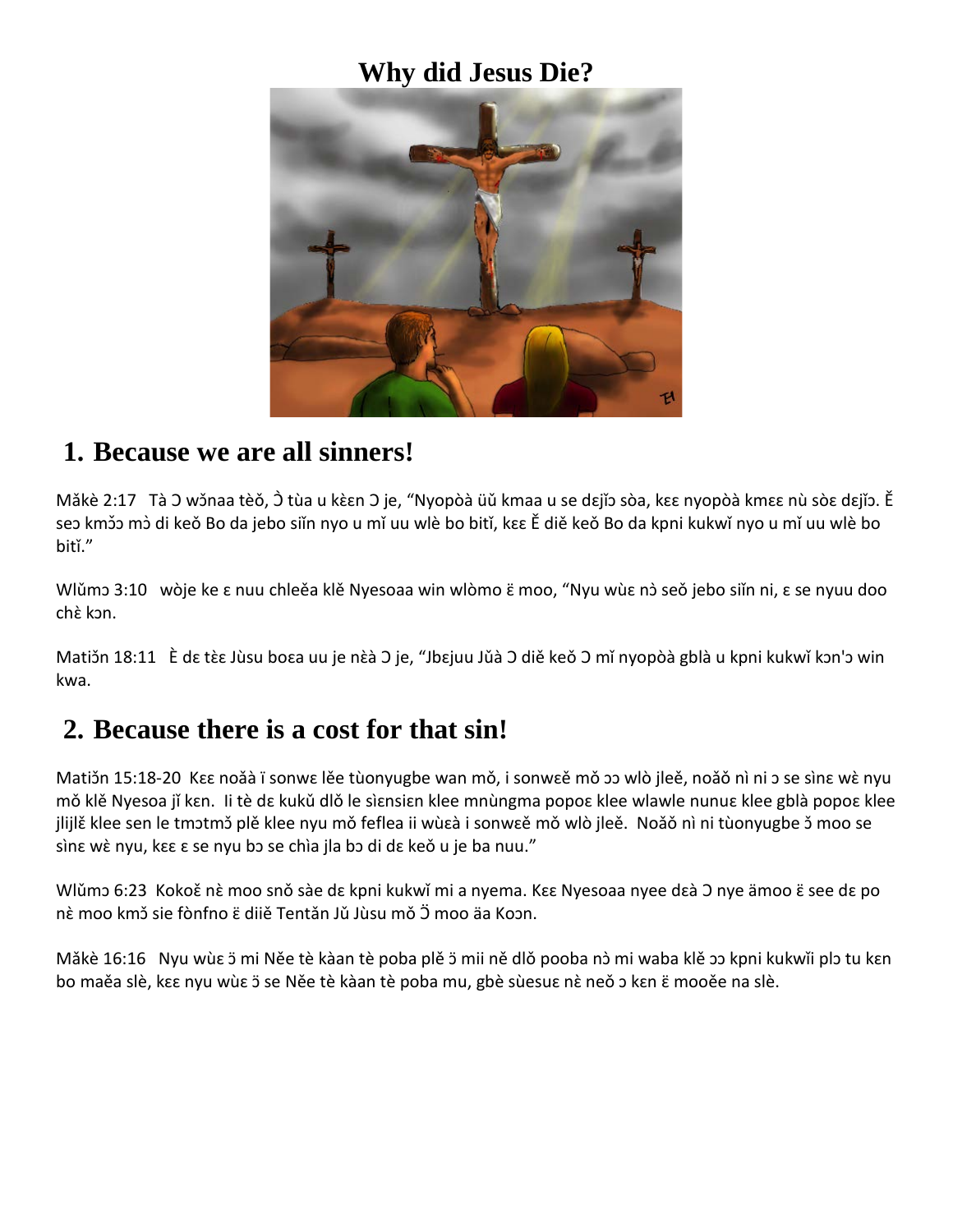

**There is a cost for sin!**

# **3. Because Jesus died and paid for our sins on the cross!**

Matižn 1:21 J miǎ Jbɛjuju kɔnma, Jǔǒ Nɔ̀ miǎ フɔ nyopò gblàba klě uu kpni kukwǐi plɔ tu kɛn bo maěa slè. Ii tè tùe O nyně ë moo Jùsu ë sèn's nyně Koon Gblà Ämo."

Wlǔmɔ 5:8 Kɛɛ tà ä neěa jè lěe kpni kukwǐ slè, Tentǎn Jǔ kǒa keǒ ä mɔ̀ . Klě ɛmoǒ mǒ klě Nyesoa pooě Ɔɔ mǒ noɛnoɛ fòɛ pepě mǒ keǒ ä mɔ̀ .

Jòɔ̌n 3:16 ) È nè wan gbà dɛǒ ɛɛ kὲ@n tùtuɛ nὲ moo Nyesoa noɛɛ kmɔ̌ɔ nyopòà mǒ no chɔɔ dɔ̌, tèǒ nì kɔn tè O nyee Oo Jǔu do keǒ Bo moo äa kpni kukwǐi chòno  $\varepsilon$  di  $\varepsilon$  numa nyu wù $\varepsilon$  5 mi Oo tè kàan tè poba oǒ di kǒ, k $\varepsilon$  o miǎ kmɔ̌ sie fònfno kɔn.

Matiɔ̃n 18:11 È dɛ tὲɛ Jùsu boɛa uu je nὲà Ͻ je, "Jbɛjuu Jǔà Ͻ diě keǒ Ͻ mǐ nyopòà gblà u kpni kukwǐ kɔn'ɔ win kwa.

## **4. Salvation is a free gift, not by good works. You must take God's word for it, and trust Jesus alone!**

<u>Ăkè 4:12 Nyu wùε slě wò bɔ nye nyu tòɔ wowa dɛ, ὲ sìn'ǒ Jùsuu do. Měoǒ joo nὲ moo ɛ se nyně wùɛ kɔn kělɔ </u> kmɔ̃ɔ mɔ̀ ɛ̈ Nyesoa nyee tùonyugbe bɛ̈ wa ämoo klě äa kpni kukwǐi plɔɔ tu kɛn bo maěa slè."

IfisiĚn 2:8-9 E moo Nyesoaa wlòo jlajlǎ dɛ ɛ̃ɛ sà つɔ wlò kǔ mǒ keǒ a mɔ̀ ɛ̌ nu amo ǎ kɔn wowa dɛ ɛ̈ diiě tè wlò popoɛ a kɔn'ɔ mǒ, ɛ se aa chɛ̀ a se ɛ nu. Wowa dɛ moo Nyesoaa nyee dɛ O nye amoo. A se ɛɛ konkwa nu, tèǒ nì kɔn tè nyu wùε bɔɔ̌ pe wun le ε̈ moo uu chÈε dε u nuu nÈo nye ε nù.

Taetɔ̃ 3:5 Ͻ̃ gblà ämo, ɛ̃ see bä nu jebo siǐn dɛ tɛ̀ɛ, kɛɛ ɛ moo Ͻɔ wɔle je jbojbɛ Ͻ kɔnˈɔ keǒ ä mɔ̀, nɛ̀ nu ɛ Ͻ̃ gblà ämo  $\ddot{\epsilon}$  diiě ně dlǒ popo $\epsilon$  mǒ  $\ddot{\epsilon}$  nye ämoo kmɔ̌ jajlo klee klě Ngmà Je Ne Sùsu mǒ Ë pe ämoo kbě ja le chnè jlǒ waě wùɛ mɔ̀

# **5. We must put our faith and trust in Christ alone!**